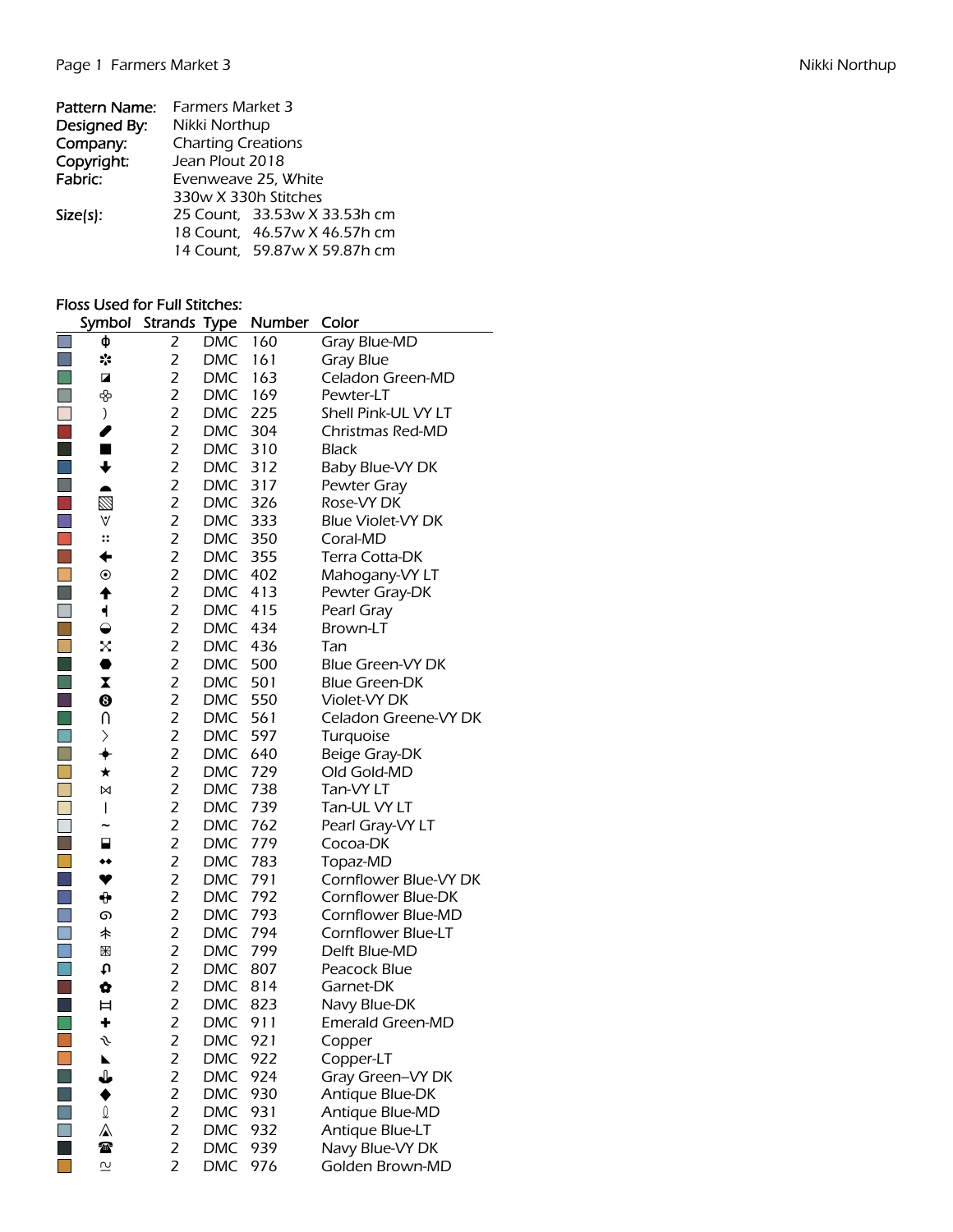| Symbol               | <b>Strands Type</b> |            | Number | Color                    |
|----------------------|---------------------|------------|--------|--------------------------|
| L                    | 2                   | <b>DMC</b> | 977    | Golden Brown-LT          |
| ◢                    | $\overline{2}$      | <b>DMC</b> | 992    | Aquamarine-MD            |
| ୪                    | $\overline{2}$      | <b>DMC</b> | 993    | Aquamarine-LT            |
| 0                    | $\overline{2}$      | <b>DMC</b> | 0001   | White Tin                |
| Ø                    | $\overline{2}$      | <b>DMC</b> | 0003   | Tin-MD                   |
| ÷                    | $\overline{2}$      | <b>DMC</b> | 0004   | Tin-DK                   |
| $\mathbb{I}$         | $\overline{2}$      | <b>DMC</b> | 0008   | Driftwood-DK             |
| ₩                    | $\overline{2}$      | <b>DMC</b> | 0013   | Nile Green-MD LT         |
| ∓                    | $\overline{2}$      | <b>DMC</b> | 0021   | Alizarin-LT              |
| $\ddot{\mathcal{E}}$ | $\overline{2}$      | <b>DMC</b> | 0022   | Alizarin                 |
| 3                    | $\overline{2}$      | <b>DMC</b> | 3024   | Brown Gray-VY LT         |
| ¢                    | $\overline{2}$      | <b>DMC</b> | 3041   | Antique Violet-MD        |
| ×                    | $\overline{c}$      | <b>DMC</b> | 3042   | Antique Violet-LT        |
| ≚                    | $\overline{2}$      | <b>DMC</b> | 3052   | Green Gray-MD            |
| $\blacktriangle$     | $\overline{2}$      | <b>DMC</b> | 3350   | Dusty Rose-UL DK         |
| $\checkmark$         | $\overline{2}$      | <b>DMC</b> | 3363   | Pine Green-MD            |
| b.                   | $\overline{2}$      | <b>DMC</b> | 3721   | <b>Shell Pink-DK</b>     |
| ♦                    | $\overline{2}$      | <b>DMC</b> | 3722   | Shell Pink-MD            |
| ÷                    | $\overline{2}$      | <b>DMC</b> | 3731   | Dusty Rose-VY DK         |
| $^\mathrm{+}$        | $\overline{2}$      | <b>DMC</b> | 3743   | Antique Violet-VY LT     |
| e                    | $\overline{2}$      | <b>DMC</b> | 3746   | <b>Blue Violet-DK</b>    |
| $=$                  | $\overline{2}$      | <b>DMC</b> | 3747   | <b>Blue Violet-VY LT</b> |
| O                    | $\overline{2}$      | <b>DMC</b> | 3750   | Antique Blue-VY DK       |
| W                    | $\overline{2}$      | <b>DMC</b> | 3752   | Antique Blue-VY LT       |
|                      | $\overline{2}$      | <b>DMC</b> | 3756   | Baby Blue-UL VY LT       |
| فر                   | $\overline{2}$      | <b>DMC</b> | 3760   | Wedgewood-MD             |
| n                    | $\overline{2}$      | <b>DMC</b> | 3766   | Peacock Blue-LT          |
| ❖                    | $\overline{2}$      | <b>DMC</b> | 3778   | Terra Cotta-LT           |
| ×                    | $\overline{2}$      | <b>DMC</b> | 3799   | Pewter Gray-VY DK        |
|                      | $\overline{2}$      | <b>DMC</b> | 3810   | Turquoise-DK             |
| A,                   | $\overline{c}$      | <b>DMC</b> | 3813   | <b>Blue Green-LT</b>     |
| U                    | $\overline{2}$      | <b>DMC</b> | 3816   | Celadon Green-MD         |
| 0                    | $\overline{2}$      | <b>DMC</b> | 3820   | Straw-DK                 |
| 0                    | $\overline{2}$      | <b>DMC</b> | 3821   | Straw                    |
| X                    | $\overline{c}$      | <b>DMC</b> | 3827   | Golden Brown-Pale        |
| $\bullet$            | $\overline{2}$      | <b>DMC</b> | 3830   | Terra Cotta-MD           |
| ı                    | $\overline{2}$      | <b>DMC</b> | 3848   | Teal Green-MD            |
| \$                   | $\overline{2}$      | <b>DMC</b> | 3854   | Autumn Gold-MD           |
| €                    | $\overline{2}$      | <b>DMC</b> | 3858   | Rosewood-MD              |
| 図                    | $\overline{2}$      | <b>DMC</b> | 3860   | Cocoa                    |
| æ                    | $\overline{2}$      | <b>DMC</b> | 3861   | Cocoa-LT                 |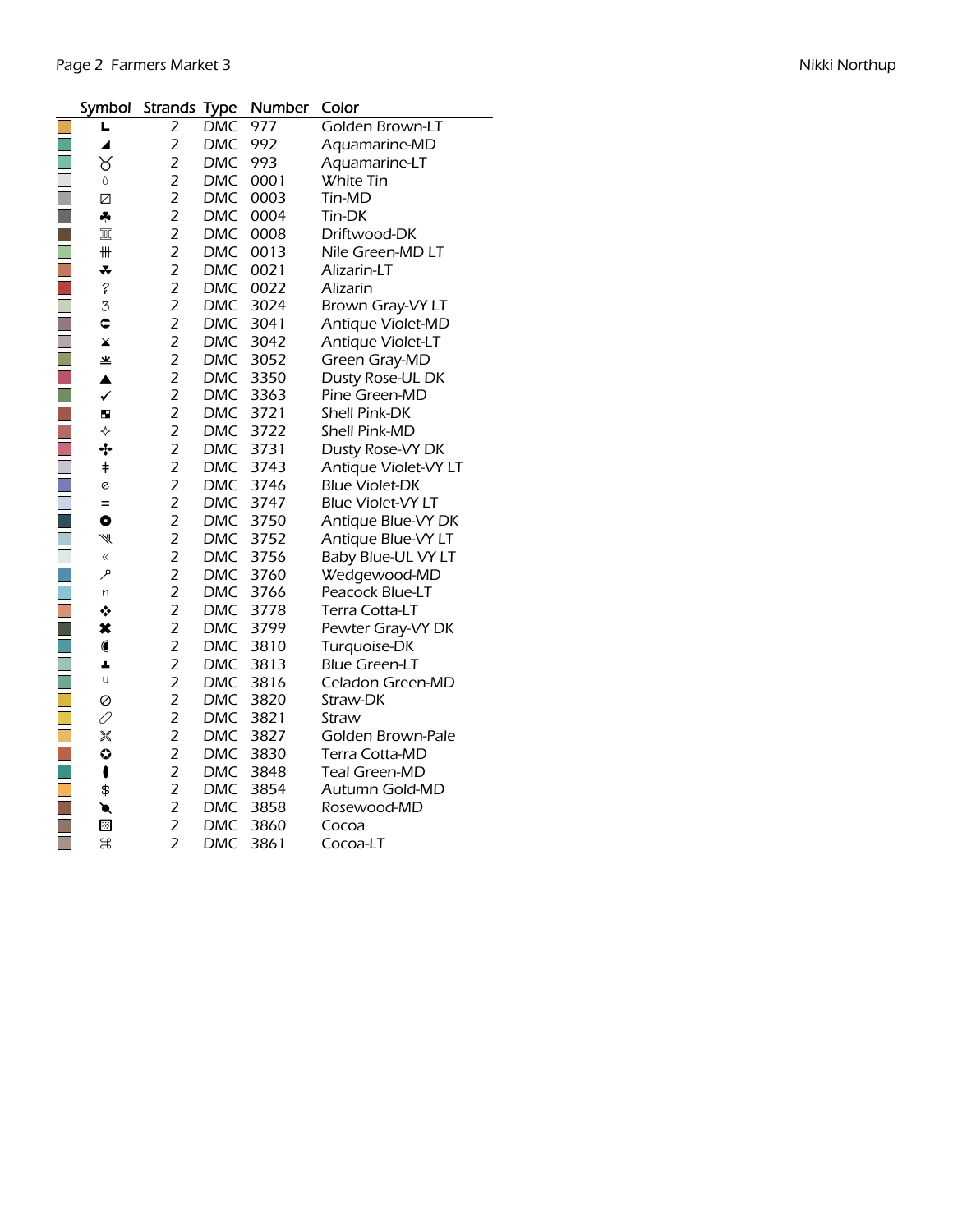## Usage Summary Strands Per Skein: 6 **Skein Length:** 795.0 cm

| Type       | Number | <b>Full</b> | Half | Quarter          | Petite           | Back(cm) | Str(cm) | Spec(cm) | French           | <b>Bead</b>      | Skein Est. |
|------------|--------|-------------|------|------------------|------------------|----------|---------|----------|------------------|------------------|------------|
| <b>DMC</b> | 160    | 323         | 0    | 0                | 0                | 0.0      | 0.0     | 0.0      | 0                | 0                | 1.000      |
| <b>DMC</b> | 161    | 641         | 0    | 0                | 0                | 0.0      | 0.0     | 0.0      | 0                | 0                | 1.000      |
| <b>DMC</b> | 163    | 379         | 0    | 0                | 0                | 0.0      | 0.0     | 0.0      | 0                | 0                | 1.000      |
| <b>DMC</b> | 169    | 6363        | 0    | $\boldsymbol{0}$ | 0                | 0.0      | 0.0     | 0.0      | 0                | 0                | 2.000      |
| <b>DMC</b> | 225    | 283         | 0    | $\boldsymbol{0}$ | 0                | 0.0      | 0.0     | 0.0      | 0                | 0                | 1.000      |
| <b>DMC</b> | 304    | 348         | 0    | $\boldsymbol{0}$ | 0                | 0.0      | 0.0     | 0.0      | 0                | 0                | 1.000      |
| <b>DMC</b> | 310    | 5146        | 0    | $\boldsymbol{0}$ | 0                | 0.0      | 0.0     | 0.0      | $\boldsymbol{0}$ | 0                | 2.000      |
| <b>DMC</b> | 312    | 554         | 0    | $\boldsymbol{0}$ | 0                | 0.0      | 0.0     | 0.0      | 0                | 0                | 1.000      |
| <b>DMC</b> | 317    | 3022        | 0    | $\boldsymbol{0}$ | 0                | 0.0      | 0.0     | 0.0      | 0                | 0                | 1.000      |
| <b>DMC</b> | 326    | 237         | 0    | 0                | 0                | 0.0      | 0.0     | 0.0      | $\boldsymbol{0}$ | 0                | 1.000      |
| <b>DMC</b> | 333    | 66          | 0    | 0                | 0                | 0.0      | 0.0     | 0.0      | 0                | 0                | 1.000      |
| <b>DMC</b> | 350    | 406         | 0    | $\boldsymbol{0}$ | 0                | 0.0      | 0.0     | 0.0      | 0                | 0                | 1.000      |
| <b>DMC</b> | 355    | 543         | 0    | $\boldsymbol{0}$ | 0                | 0.0      | 0.0     | 0.0      | 0                | 0                | 1.000      |
| <b>DMC</b> | 402    | 549         | 0    | $\mathbf 0$      | 0                | 0.0      | 0.0     | 0.0      | $\boldsymbol{0}$ | 0                | 1.000      |
| <b>DMC</b> | 413    | 1613        | 0    | $\mathbf 0$      | 0                | 0.0      | 0.0     | 0.0      | $\boldsymbol{0}$ | 0                | 1.000      |
| <b>DMC</b> | 415    | 12510       | 0    | $\boldsymbol{0}$ | 0                | 0.0      | 0.0     | 0.0      | 0                | 0                | 4.000      |
| <b>DMC</b> | 434    | 121         | 0    | $\boldsymbol{0}$ | 0                | 0.0      | 0.0     | 0.0      | 0                | 0                | 1.000      |
| <b>DMC</b> | 436    | 262         | 0    | $\boldsymbol{0}$ | 0                | 0.0      | 0.0     | 0.0      | 0                | 0                | 1.000      |
| <b>DMC</b> | 500    | 371         | 0    | $\boldsymbol{0}$ | 0                | 0.0      | 0.0     | 0.0      | 0                | 0                | 1.000      |
| <b>DMC</b> | 501    | 423         | 0    | $\boldsymbol{0}$ | 0                | 0.0      | 0.0     | 0.0      | 0                | 0                | 1.000      |
| <b>DMC</b> | 550    | 242         | 0    | $\boldsymbol{0}$ | 0                | 0.0      | 0.0     | 0.0      | 0                | 0                | 1.000      |
| <b>DMC</b> | 561    | 128         | 0    | $\boldsymbol{0}$ | 0                | 0.0      | 0.0     | 0.0      | 0                | 0                | 1.000      |
| <b>DMC</b> | 597    | 421         | 0    | 0                | 0                | 0.0      | 0.0     | 0.0      | 0                | 0                | 1.000      |
| <b>DMC</b> | 640    | 463         | 0    | 0                | 0                | 0.0      | 0.0     | 0.0      | 0                | 0                | 1.000      |
| <b>DMC</b> | 729    | 209         | 0    | $\boldsymbol{0}$ | 0                | 0.0      | 0.0     | 0.0      | 0                | 0                | 1.000      |
| <b>DMC</b> | 738    | 649         | 0    | $\boldsymbol{0}$ | 0                | 0.0      | 0.0     | 0.0      | 0                | 0                | 1.000      |
| <b>DMC</b> | 739    | 211         | 0    | $\mathbf 0$      | 0                | 0.0      | 0.0     | 0.0      | $\boldsymbol{0}$ | 0                | 1.000      |
| <b>DMC</b> | 762    | 4827        | 0    | $\mathbf 0$      | 0                | 0.0      | 0.0     | 0.0      | $\boldsymbol{0}$ | 0                | 2.000      |
| <b>DMC</b> | 779    | 312         | 0    | $\boldsymbol{0}$ | 0                | 0.0      | 0.0     | 0.0      | 0                | 0                | 1.000      |
| <b>DMC</b> | 783    | 232         | 0    | $\boldsymbol{0}$ | 0                | 0.0      | 0.0     | 0.0      | 0                | 0                | 1.000      |
| <b>DMC</b> | 791    | 287         | 0    | $\boldsymbol{0}$ | 0                | 0.0      | 0.0     | 0.0      | 0                | 0                | 1.000      |
| <b>DMC</b> | 792    | 262         | 0    | $\boldsymbol{0}$ | 0                | 0.0      | 0.0     | 0.0      | $\boldsymbol{0}$ | 0                | 1.000      |
| <b>DMC</b> | 793    | 247         | 0    | $\boldsymbol{0}$ | 0                | 0.0      | 0.0     | 0.0      | 0                | 0                | 1.000      |
| <b>DMC</b> | 794    | 241         | 0    | 0                | 0                | 0.0      | 0.0     | 0.0      | 0                | 0                | 1.000      |
| <b>DMC</b> | 799    | 180         | 0    | 0                | 0                | 0.0      | 0.0     | 0.0      | 0                | 0                | 1.000      |
| <b>DMC</b> | 807    | 208         | 0    | 0                | 0                | 0.0      | 0.0     | 0.0      | 0                | 0                | 1.000      |
| <b>DMC</b> | 814    | 375         | 0    | $\mathbf 0$      | 0                | 0.0      | 0.0     | 0.0      | 0                | 0                | 1.000      |
| <b>DMC</b> | 823    | 1340        | 0    | 0                | 0                | 0.0      | 0.0     | 0.0      | 0                | 0                | 1.000      |
| <b>DMC</b> | 911    | 64          | 0    | 0                | 0                | 0.0      | 0.0     | 0.0      | 0                | $\boldsymbol{0}$ | 1.000      |
| <b>DMC</b> | 921    | 402         | 0    | $\boldsymbol{0}$ | 0                | 0.0      | 0.0     | 0.0      | 0                | 0                | 1.000      |
| <b>DMC</b> | 922    | 1328        | 0    | 0                | 0                | 0.0      | 0.0     | 0.0      | 0                | 0                | 1.000      |
| <b>DMC</b> | 924    | 346         | 0    | 0                | 0                | 0.0      | 0.0     | 0.0      | 0                | 0                | 1.000      |
| <b>DMC</b> | 930    | 891         | 0    | 0                | 0                | 0.0      | 0.0     | 0.0      | 0                | 0                | 1.000      |
| <b>DMC</b> | 931    | 1031        | 0    | 0                | 0                | 0.0      | 0.0     | 0.0      | 0                | 0                | 1.000      |
| DMC        | 932    | 536         | 0    | 0                | 0                | 0.0      | 0.0     | 0.0      | 0                | 0                | 1.000      |
| <b>DMC</b> | 939    | 1452        | 0    | 0                | 0                | 0.0      | 0.0     | 0.0      | 0                | 0                | 1.000      |
| <b>DMC</b> | 976    | 133         | 0    | 0                | 0                | 0.0      | 0.0     | 0.0      | 0                | 0                | 1.000      |
| <b>DMC</b> | 977    | 783         | 0    | 0                | 0                | 0.0      | 0.0     | 0.0      | 0                | 0                | 1.000      |
| <b>DMC</b> | 992    | 213         | 0    | 0                | 0                | 0.0      | 0.0     | 0.0      | 0                | 0                | 1.000      |
| <b>DMC</b> | 993    | 442         | 0    | 0                | 0                | 0.0      | 0.0     | 0.0      | 0                | 0                | 1.000      |
| <b>DMC</b> | 0001   | 2090        | 0    | 0                | 0                | 0.0      | 0.0     | 0.0      | 0                | 0                | 1.000      |
| <b>DMC</b> | 0003   | 8988        | 0    | $\mathbf 0$      | $\boldsymbol{0}$ | 0.0      | 0.0     | 0.0      | 0                | 0                | 3.000      |

DMC 0004 1867 0 0 0 0.0 0.0 0.0 0 0 1.000